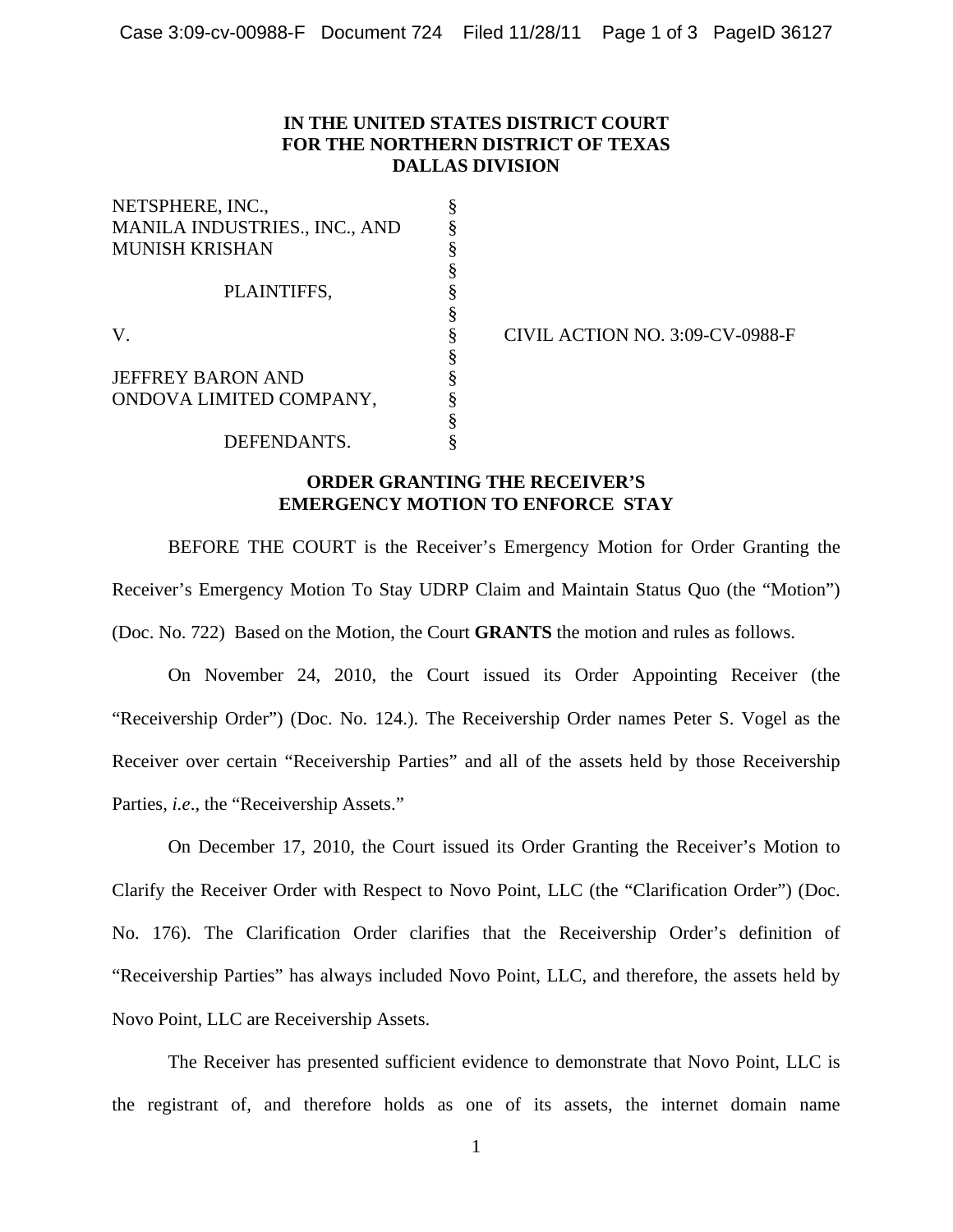www.funnygames.com. (Doc. No. 722 at Ex. A.) As such, the Court finds, as an initial matter, that www.funnygames.com is a Receivership Asset.

The Receivership Order further provides that except by leave of this Court, proceedings relating to ownership and rights to Receivership Assets, such as that of www.funnygames.com shall be stayed during the pendency of the Receivership:

During the pendency of the receivership . . . all other persons and entities aside from the Receiver are hereby stayed from taking any action to establish or enforce any claim, right, or interest . . . against . . . the Receivership Party [or its] . . . assets . . . including, but not limited to . . . [c]ommencing, prosecuting, continuing, entering, enforcing any suit or proceeding . . . or [d]oing any act or thing whatsoever to interfere with the Receiver['s] . . . management of the assets . . . or interfere with the Receiver in any way, or to interfere in any manner with the exclusive jurisdiction of this Court over the assets . . . of the Receivership Party.

(the "UDRP Stay").

On November 16, 2011, a complaint was submitted to the World Intellectual Property Organization ("WIPO") Arbitration and Mediation Center for decision in accordance with the Uniform Domain Name Dispute Resolution Policy, approved by the Internet Corporation for Assigned Names and Numbers ("ICANN"), bearing the caption *Tibaco Beheer B.V. De Zaale 11 5612 AJ Eindhoven The Netherlands v. Identity Protected By Whois Privacy Services Pty Ltd, Customer ID: 41323079999371*, and regarding the ownership and other rights relating to www.funnygames.com (the "UDRP Proceeding On www.funnygames.com"). (Doc. No. 722 at Ex. A-1.). The Complaint alleges that Funnygames infringes alleged trademark rights in violation of the UDRP and seeks its transfer from Novo Point to the complainant.

The Court recognizes that actions in this matter are stayed pending resolution by the U.S. Court of Appeals for the Fifth Circuit. But the ownership of Funnygames as a Receivership Asset is not at issue in any of Mr. Baron's appeals (Case Nos. 10-11202, 11-10113, 11-10289, 11- 10290, 11-10390, and 11-10501). Safeguarding the ownership over Funnygames as a